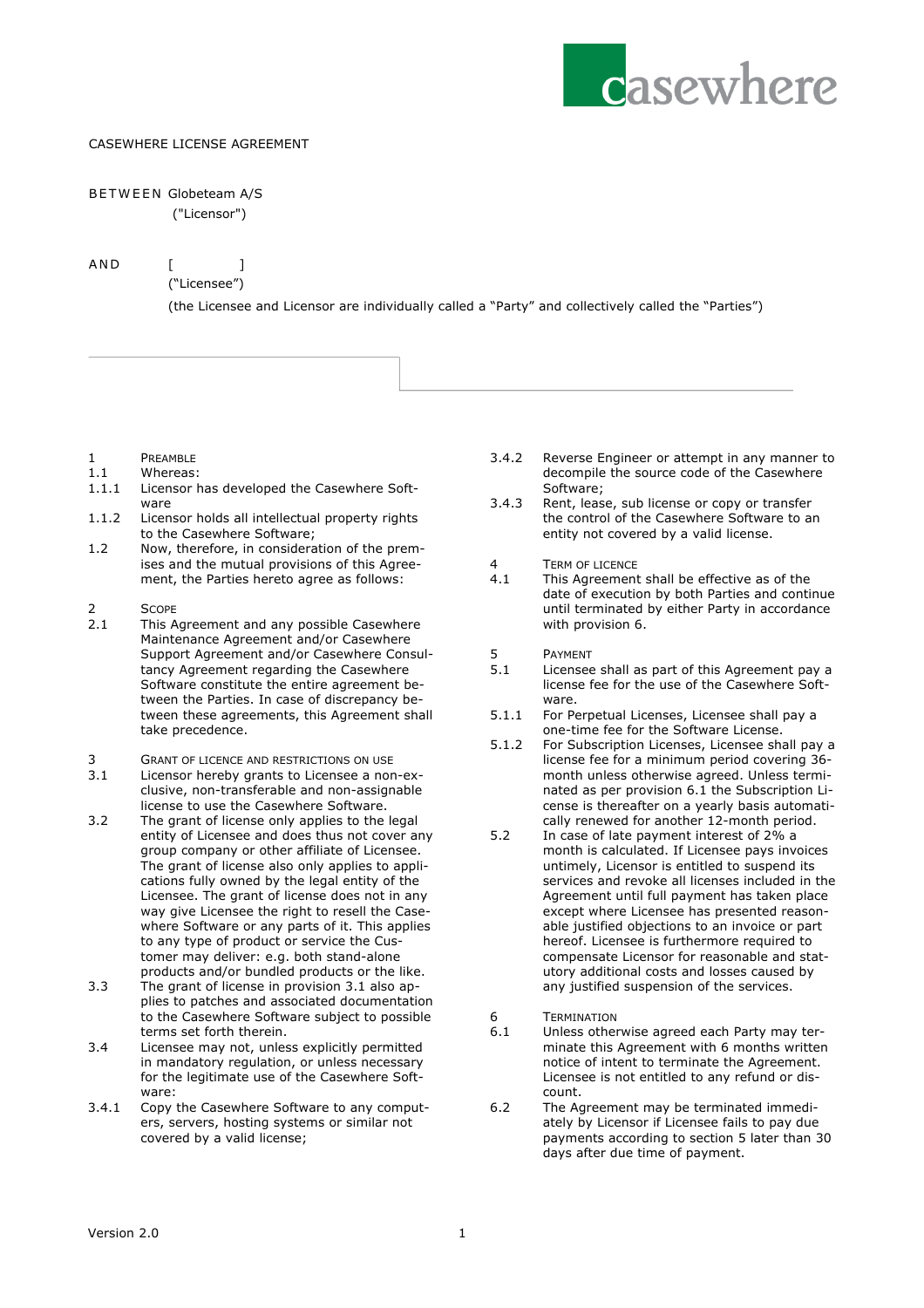

material aspects conform to the documentation provided by Licensor to Licensee.

- 10.3 The warranty provided for herein is in lieu of all other warranties, expressed or implied, that may arise either by agreement between the Parties or by operation of law, including the warranty of merchantability or fitness for a particular purpose.
- 11 REMEDIES<br>11.1 Licensee's
- Licensee's exclusive remedy for any defect in the Casewhere Software or any claim by Licensee under this Agreement for which Licensor is responsible and Licensor's sole obligation under provision 10 will be at the exclusive choice of Licensor to correct, in a reasonable time period, the error or defect in the Casewhere Software where the Casewhere Software does not perform substantially in accordance with the documentation, or, replace the Casewhere Software, or to refund Licensee a proportional part of the license fee which in the sole opinion of Licensor corresponds to the value of the defunct Casewhere Software or documentation.
- 12 LIMITATION OF LIABILITIES AND INDEMNIFICATION
- 12.1 Licensor's total liability (whether in contract, tort or any other theory of liability) arising out of or in connection with this Agreement, the Casewhere Software, any output of the Casewhere Software or failure of the Casewhere Software to operate in accordance with applicable documentation, the provision of or failure to provide any Casewhere Software maintenance or other services or activities hereunder shall be limited to the amount of the discounts or fees paid in the twelve (12) months prior to the date of the claim. No action arising out of or in connection with this agreement may be brought by Licensee more than twelve  $(12)$  months after the occurrence of the event giving rise to the cause of action.
- 12.2 To the maximum extent permitted by applicable law, in no event shall either Party be liable to the other for special incidental indirect, consequential or other similar damages (including any damages resulting from loss of use, loss of data, loss of revenues or profits or loss of business), increased expenses of operation or the claims of third parties arising out of or in connection with this agreement, (including the performance of any software programs licensed hereunder or either Party's performance of services or activities) or its termination, even if a Party has been advised of the possibility of such damages.
- 12.3 No agent, reseller, representative, employee, affiliate, parent, subsidiary, division, licensee, licensor, successor, assignee or assignor of Licensor shall have any liability whatsoever for any reason of any kind to Licensee or any third party, under this agreement or otherwise.
- 12.4 The provisions of this section constitute an essential and material part of this agreement and Licensor would not enter into this agreement without such limitations.
- 6.3 Each Party shall have the right to terminate this Agreement and the license granted herein, with thirty (30) days written notice of intent to terminate this Agreement, if one of following events occurs:
- 6.3.1 One of the Parties fails to fulfill any of its material obligations and the addressed Party does not remedy the violation within thirty (30) days written notice.
- 6.3.2 The other Party enters into bankruptcy, or has an official receiver appointed, or passes a resolution for voluntary liquidation or ceases trading.
- 6.4 Upon termination of the Agreement for any of the above reasons, the Licensee shall cease the use of the Casewhere Software immediately.
- 6.5 Upon termination of the Agreement for any of the above reasons each of the Parties shall within ten (10) days thereof return to the other Party or destroy all relevant material received from the other Party.
- 7 **GATHERING OF INFORMATION**<br>7.1 **Licensee hereby grants Li**
- Licensee hereby grants Licensor the right to gather information from Licensee's IT-system via the Casewhere Software, patches and updates in order to update and improve the Casewhere Software and to ensure that the Casewhere Software is only used in accordance with the Agreement.
- 8 REFERENCES<br>8.1 Casewhere
- Casewhere shall be entitled to ethically and loyally use Licensee as a reference for marketing purposes.
- 9 AUDIT<br>9.1 Licens
- Licensor shall at any time with eight (8) days notice have the right to inspect the premises of the Licensee and all and any computers where the Casewhere Software is or is believed to be installed in order to ensure the use of the Casewhere Software is in accordance with this Agreement.
- 9.2 If the result of the inspection shows that Licensee's use of the Casewhere Software is not in accordance with this Agreement, Licensee shall pay any and all costs in connection with the inspection and such additional License fees which the unlicensed use would have entailed, had it been in accordance with the Agreement or Licensors normal licensing terms.
- 9.3 If the Licensee denies the Licensor or its representative access to undertake an inspection the Licensor shall be entitled to terminate the use of the Casewhere Software without notice and claim damages.
- 10 WARRANTIES<br>10.1 Licensor rer
- Licensor represents and warrants that it has no actual knowledge that the Casewhere Software infringes any valid rights of any third party.
- 10.2 Licensor warrants for a period of thirty (30) days that the Casewhere Software will in all